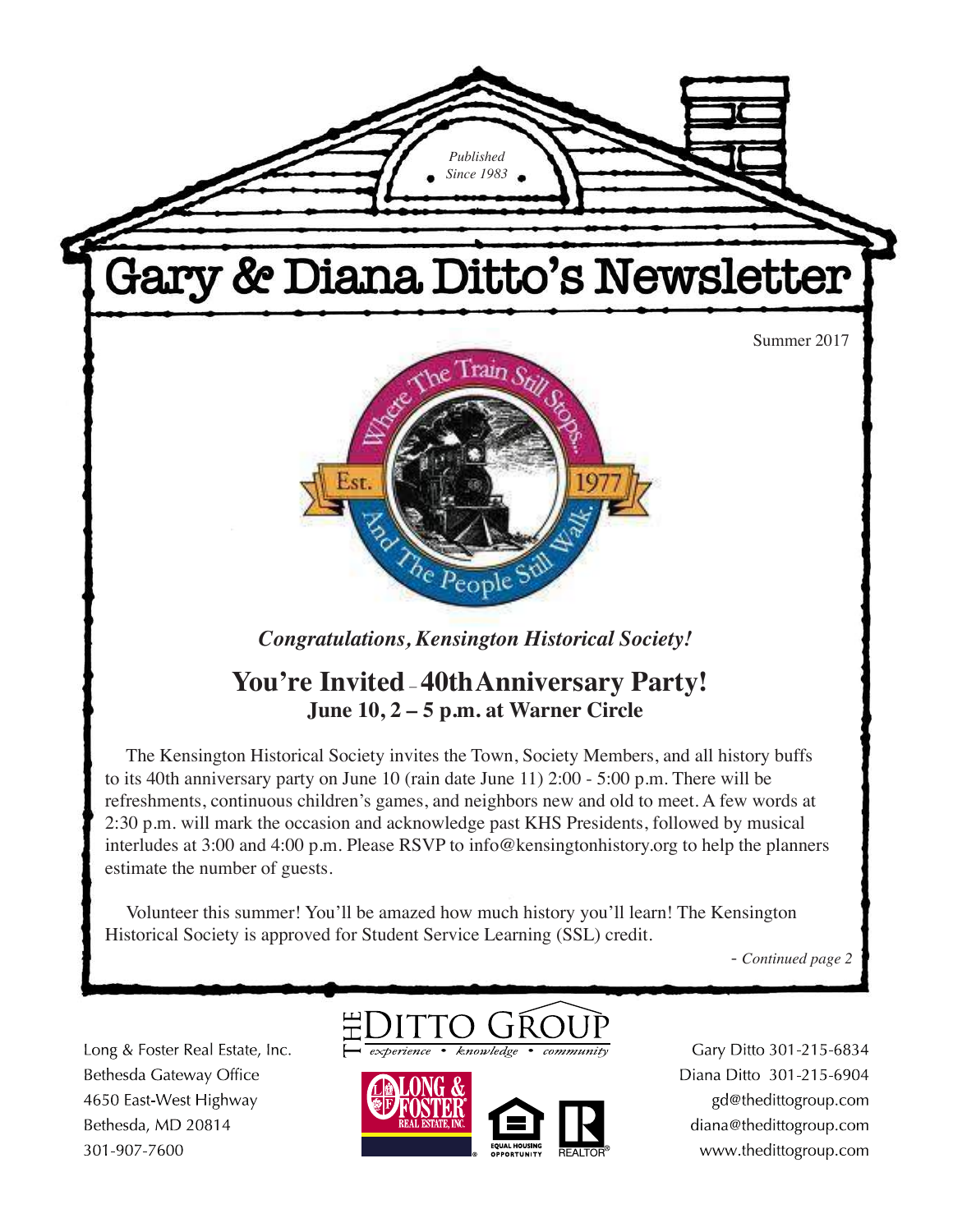

### *40 years KHS -continued*

Help is appreciated with the summer concerts and events, especially the 40th Anniversary Party and with scanning, sorting files, photographs, and digitizing the resources.

Visit the **Archives** (Town Hall, 3710 Mitchell Street, Lower Level, Thursdays 1 to 3) or inquire at info@kensingtonhistory.com.

The **Summer Concert Series** is back until the end of September at Howard Avenue Park every Saturday morning, 10 to 11 a.m. The Kensington Historical Society sponsors the concerts and presents a variety of music with a different band playing each week. Enjoy dancing outdoors to great live music and then shop at the Kensington Farmers' Market across the street.

A special thank you to the *Kensington Parkwood Singers*. The chorus of 4th and 5th graders from Kensington Parkwood Elementary School started off this year's series with a concert on May 20th.

Check Facebook for the concert lineup and the new website at www.kensingtonhistory.org.



All kids, and the young at heart are invited to decorate their bike, scooter, wagon, or stroller and participate in Kensington's 22 Annual Bike Parade! Line up by 9:45 a.m. at St. Paul Park. The Bike Parade starts at 10 a.m.

### **Wine Down Wednesday with the KTown Ladies Guild**

Every second Wednesday of the month. Dialogue Over Decanter. All are welcome! Meet at the Dish & Dram at 7:30 p.m.

# **Spotlight on** *ThyCa* **– Support Network and More**

The long-time editor of this newsletter, Cherry Wunderlich, has a special relationship with ThyCa: Thyroid Cancer Survivors' Association. ThyCa's free services and networks, begun in 1995, link thyroid cancer patients, caregivers, and health care professionals around the world.

ThyCa was there with support for Cherry when she was diagnosed. She remembers it as the first time she experienced an illness with a support network and what a tremendous resource it was. For 18 years now she has been an enthusiastic ThyCa volunteer.

This year brings ThyCa's biggest event to Maryland the 20th International Thyroid Cancer Survivors' Conference on October  $6 - 8$ , 2017, just south of Baltimore.

Not your typical conference, Cherry describes it as a "a wonderful meet-up and learning opportunity, with an interactive grassroots feeling."

Dozens of specialist physicians are coming from major centers around the country. Wonderful doctors, experts in their field, volunteer their time, and make themselves available to help patients and caregivers boil down the information for their own circumstance.

Thyroid cancer affects people of all ages, and almost 3/4 are women. There are many types and variants of thyroid cancer, with different treatments and care standards.

Especially to someone newly diagnosed it can be overwhelming and confusing. At the conference patients and caregivers can learn from numerous leading experts and share experiences with others with all types of thyroid cancer.

There will be more than 50 speakers and over 100 sessions—the latest medical care and research information; roundtable support sessions; and helpful complementary and coping approaches, including the Alexander Technique, Pet Therapy volunteers and their pets, social events, and more!

Scholarships are available on request for anyone who asks, no details to fill out. Come for 1, 2, or all 3 days! Registration will open soon. Details on the Conference, support groups, free publications and videos, and September's Thyroid Cancer Awareness Month, are at www.thyca.org.

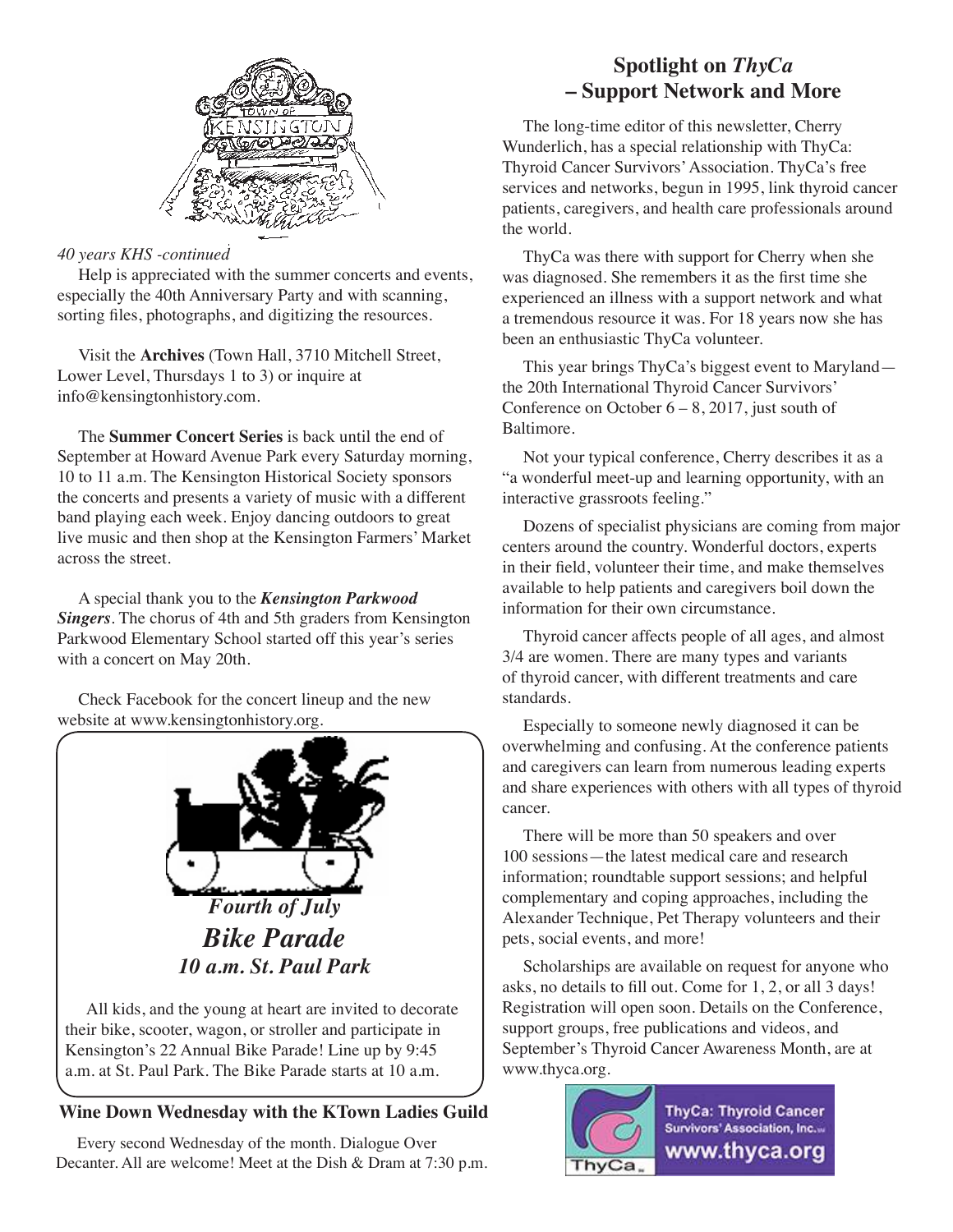## *The British Players present:*

**Something's Afoot** Kensington Town Hall 3701 Mitchell Street

Something's Afoot is a zany, satirical musical that takes a poke at Agatha Christie mysteries and the English music halls of the '30s.

Ten people are stranded in an isolated English country house during a raging thunderstorm. One by one they're picked off by cleverly fiendish devices. As the bodies pile up in the library, the survivors frantically race to uncover the identity and motivation of the cunning culprit.<br>Tickets can be bought at www.britishplayers.org

# *Now Open:* OAK

...a local, independent, brick-and-mortar store in the heart of Kensington at 10511 Metropolitan Avenue across from the Kensington Train Station.

OAK opened May 5th, a "soft opening." The mix of unique clothing, handbags, gifts and jewelry, is selected by owner Gayle Herrmann to appeal to both a young woman and her mom.

Gayle has worked in clothing for 25 years and loves the industry. After graduating from FIT in New York, she was a partner and the wholesale buyer of new clothing at Mustard Seed in Bethesda. (Mustard Seed is still going strong, now as Remix Recycling Co.)

After 25 years, Gayle wanted more community, more time to talk to people and help them personally. Kensington was the right fit. She signed the lease December first and has been involved in all the parts of getting ready to open. People are already finding the store and the community has been great, very supportive, she says.

The store is evolving. The feel is modern, different, bohemian, and fresh. Some items are fair trade, some made in the U.S. Hours are Tuesday and Wednesday 12 to 7 p.m., Thursday, Friday, and Saturday 11 to 7 p.m. Check www.oaktheshop.com, the Facebook page and stop by!

 E-Mail Updates from The Ditto Group— Sign up for either or both of these updates: • Our Monthly Sold Reports, sent via e-mail

• Our weekly "Open House" e-mail

You choose what to sign up for and you can always unsubscribe. Sign up on our home page: www.thedittogroup.com.

For dates and news of more events, be sure to visit the Community Activities Calendar on the web site:

#### www.thedittogroup.com

Gary and Diana Ditto's Newsletter welcomes ideas and news items from community members. The editor is Antoinette Kranenburg of Kensington, assisted by Cherry Wunderlich.



Congratulations to the Kensington Car Show, which raised more than \$8,000 for the Make More Noyes Renovation Campaign, a major capital project being jointly funded by the Noyes Children's Library Foundation and Montgomery County. The planned renovation will make the Library universally accessible and expand its space and programs.

Montgomery County Executive Ike Leggett and Director of Libraries Parker Hamilton announced the opening of the Jan Jablonski Early Literacy Training Center at Noyes. The Center is named for the former Co-President of the Noyes Children's Library Foundation, who lost her battle with ALS in July 2016.

Leggett and Hamilton created the Center to expand the early literacy mission that Noyes has fulfilled since it was dedicated to children in 1972, and to honor Jablonski's dedicated service to early literacy and to Noyes Children's Library.

The Center will enable Children's Librarians, library science students, teachers, daycare providers, parents and children's writers and illustrators to collaborate, learn and export best practices in the field of early literacy training, in order to foster a love of reading in the young children who visit Noyes as well as those far beyond its stacks.

Visit www.noyeslibraryfoundation.org for updates, events, to donate and much more.

Noyes Children's Library is at 10237 Carroll Place, Kensington and open 9 a.m. to 5 p.m. on Tuesday, Thursday, Saturday and 1 to 8 p.m. on Wednesday.

### **Wellness Wednesdays at Kensington Park**

Kensington Park Senior Living invites the community to Wellness Wednesdays, a series of presentations every 2nd & 4th Wednesday at 11:15 a.m. at 3620 Littledale Road, Kensington.

For program details visit

www.kensingtonparkseniorliving.com.